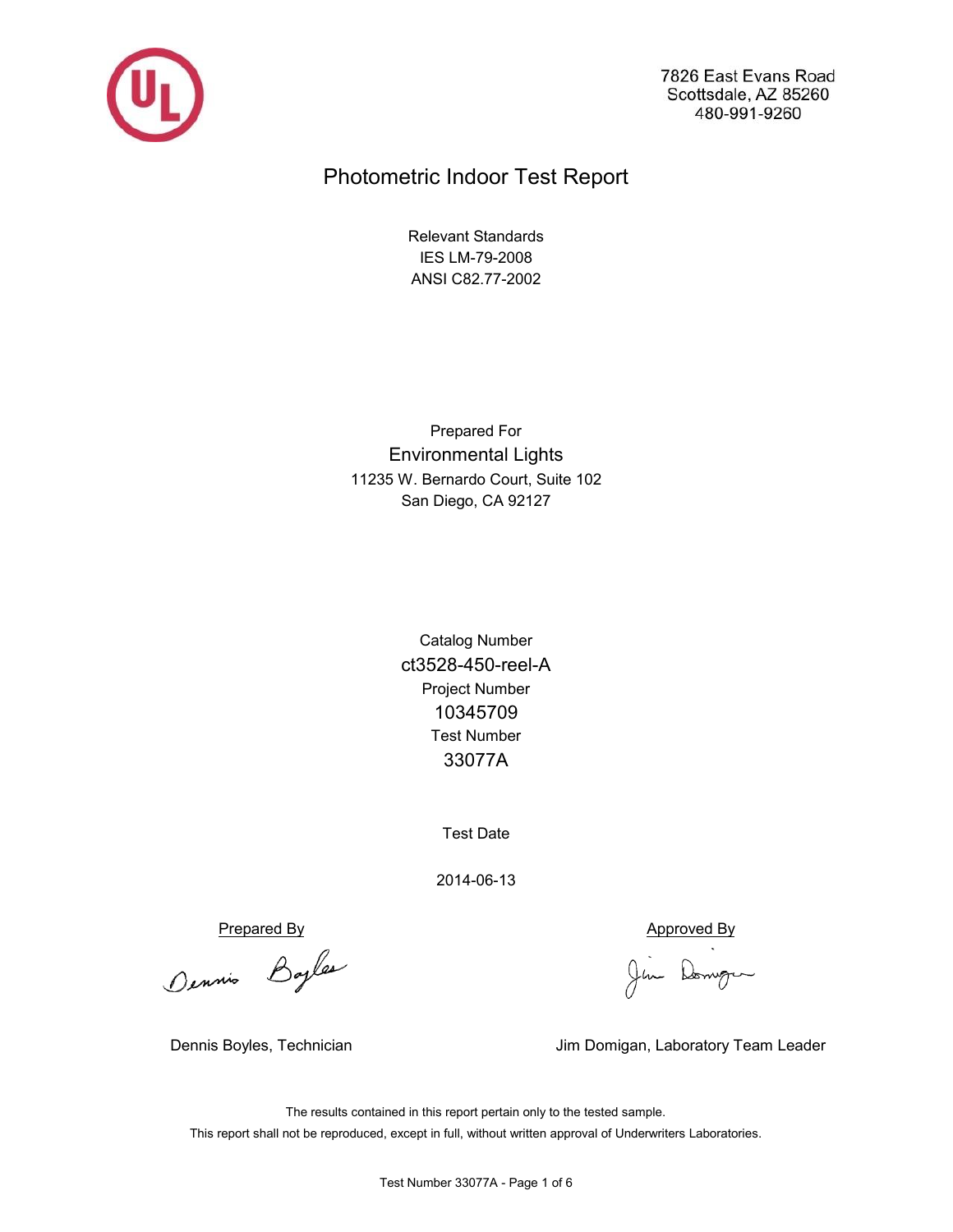

7826 East Evans Road Scottsdale, AZ 85260 480-991-9260

Luminaire Description: LED Strip Light Catalog Number: ct3528-450-reel-A Lamp: One Mean Well SP-320-24 Driver Ballast/Driver: LED Array



25.4 °C Test Temperature: 24.0 VDC Voltage: Test Conditions

Luminaire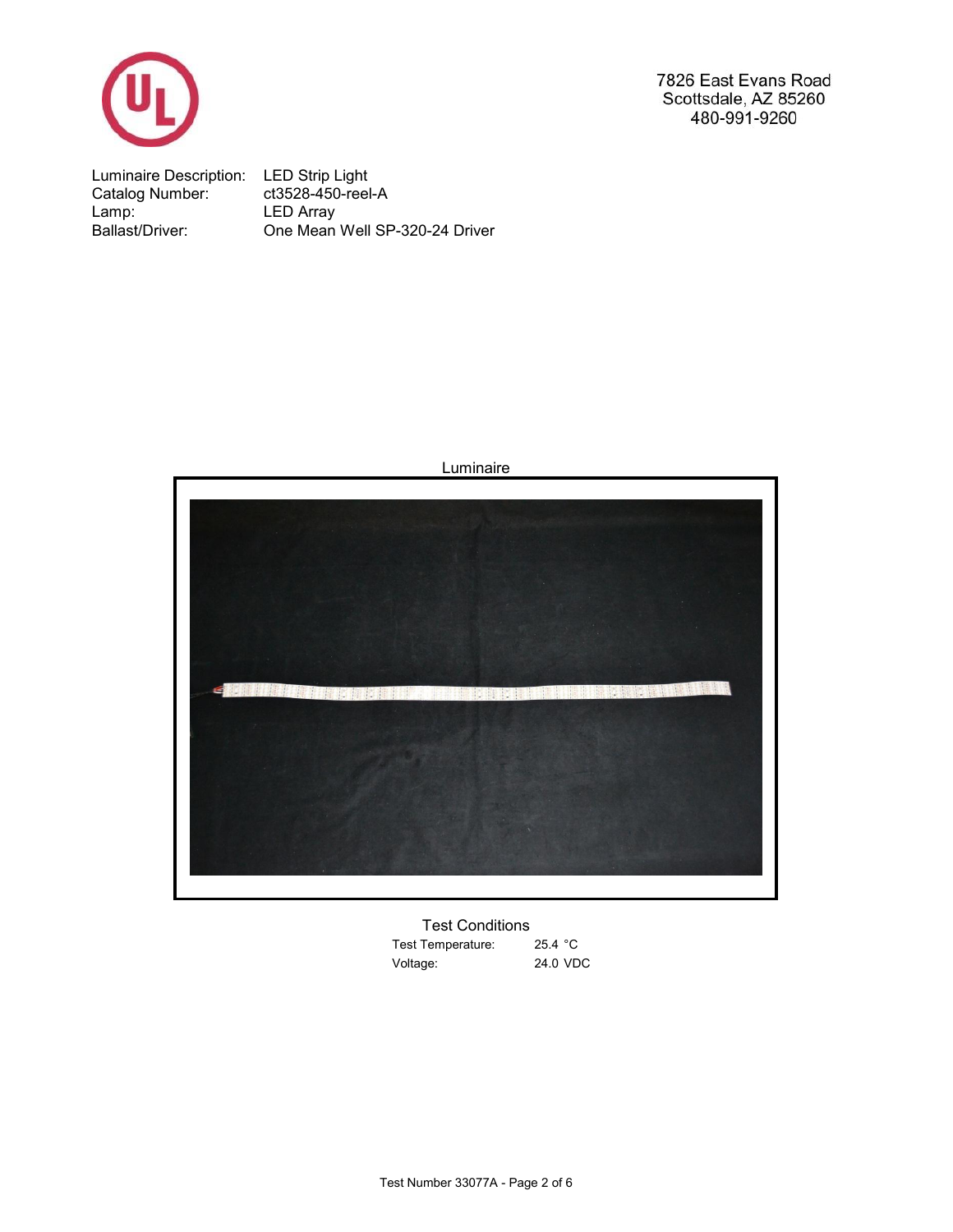

|                    | INTENSITY (CANDLEPOWER) SUMMARY<br>OUTPUT<br>LUMENS |             |             |                |             |                              |     |  |  |  |
|--------------------|-----------------------------------------------------|-------------|-------------|----------------|-------------|------------------------------|-----|--|--|--|
|                    |                                                     | ANGLE ALONG | 22.5        | 45             |             | 67.5 ACROSS                  |     |  |  |  |
|                    | $\mathbf 0$                                         | 388         | 388         | 388            | 388         | 388                          |     |  |  |  |
| 1/50<br>180<br>Y20 | 5                                                   | 387         | 384         | 385            | 389         | 389                          | 37  |  |  |  |
|                    | 10                                                  | 382         | 379         | 380            | 384         | 384                          |     |  |  |  |
| <b>ACROSS</b>      | 15                                                  | 374         | 371         | 372            | 376         | 376                          | 105 |  |  |  |
| 45                 | 20                                                  | 363         | 360         | 361            | 364         | 364                          |     |  |  |  |
| <b>ALONG</b>       | 25                                                  | 348         | 347         | 347            | 350         | 350                          | 160 |  |  |  |
|                    | 30                                                  | 332         | 330         | 329            | 333         | 333                          |     |  |  |  |
|                    | 35                                                  | 312         | 310         | 309            | 312         | 312                          | 194 |  |  |  |
| 90                 | 40                                                  | 289         | 287         | 287            | 289         | 289                          |     |  |  |  |
|                    | 45                                                  | 264         | 262         | 262            | 264         | 264                          | 203 |  |  |  |
|                    | 50                                                  | 237         | 235         | 235            | 236         | 236                          |     |  |  |  |
|                    | 55                                                  | 207         | 206         | 205            | 207         | 206                          | 184 |  |  |  |
|                    | 60                                                  | 176         | 174         | 174            | 174         | 174                          |     |  |  |  |
| '125               | 65                                                  | 142         | 141         | 141            | 141         | 141                          | 139 |  |  |  |
|                    | 70                                                  | 108         | 107         | 107            | 107         | 107                          |     |  |  |  |
|                    | 75                                                  | 73          | 72          | 73             | 73          | 72                           | 77  |  |  |  |
| 60                 | 80                                                  | 40          | 40          | 41             | 40          | 40                           |     |  |  |  |
|                    | 85                                                  | 14          | 14          | 15             | 15          | 15                           | 18  |  |  |  |
| 250                | 90                                                  | 0           | $\mathbf 0$ | $\overline{0}$ | $\mathbf 0$ | $\mathbf{0}$                 |     |  |  |  |
|                    |                                                     |             |             |                |             | ZONAL LUMENS AND PERCENTAGES |     |  |  |  |
|                    |                                                     | ZONE        |             | <b>LUMENS</b>  | % LUMINAIRE |                              |     |  |  |  |
|                    |                                                     | $0 - 30$    |             | 303            |             | 27.10                        |     |  |  |  |
|                    |                                                     | $0 - 40$    |             | 497            |             | 44.47                        |     |  |  |  |
| 375                |                                                     | $0 - 60$    |             | 883            |             | 79.04                        |     |  |  |  |
|                    |                                                     | $0 - 90$    |             | 1117           |             | 100.00                       |     |  |  |  |
|                    |                                                     | $40 - 90$   |             | 620            |             | 55.53                        |     |  |  |  |
|                    |                                                     | $60 - 90$   |             | 234            |             | 20.96                        |     |  |  |  |
| β0                 |                                                     | $90 - 180$  |             | $\mathbf 0$    |             | 0.00                         |     |  |  |  |

\*\*\* THIS IS AN ABSOLUTE TEST \*\*\*

0-180 1117 100.00

 LUMINOUS LENGTH: 39.370 INS WIDTH: 0.875 INS

S/MH: 1.3<br>SC: 1.3

LUMINANCE SUMMARY CD./SQ.M.

| ANGLE | <b>ALONG</b> | 45    | <b>ACROSS</b> |
|-------|--------------|-------|---------------|
| 45    | 16814        | 16731 | 16862         |
| 55    | 16249        | 16162 | 16241         |
| 65    | 15128        | 15064 | 15085         |
| 75    | 12699        | 12653 | 12643         |
| 85    | 7253         | 7737  | 7592          |

TESTED IN ACCORDANCE WITH IES PROCEDURES.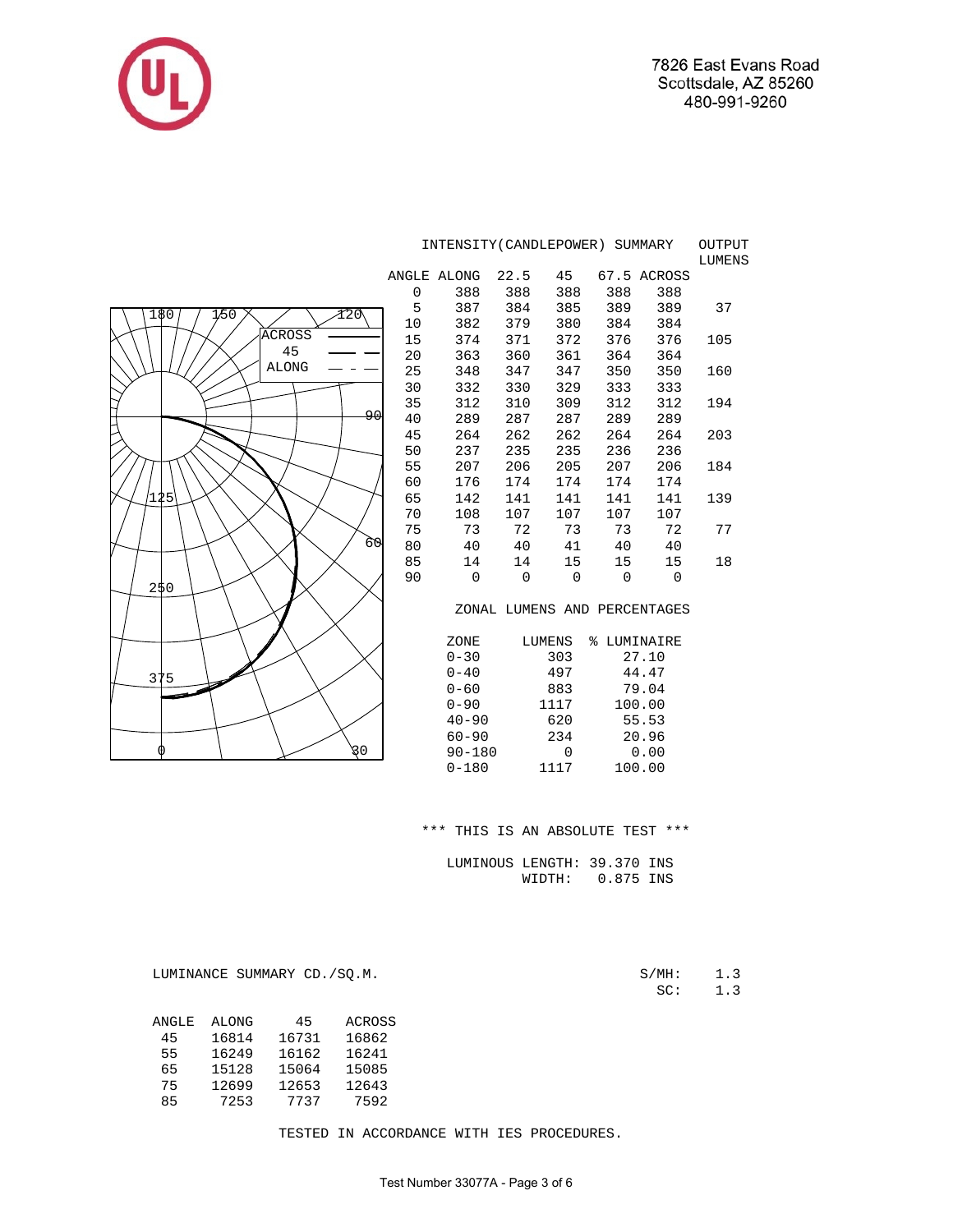

# INTENSITY(CANDLEPOWER) DATA IN 2.5 DEGREE STEPS

| ANGLE |             | <b>PLANE</b> |             |                     |                     |                |        |  |
|-------|-------------|--------------|-------------|---------------------|---------------------|----------------|--------|--|
|       | ALONG       | 22.5         | 45          | 67.5                | ACROSS              | AVERAGE        | LUMENS |  |
|       |             |              |             |                     |                     |                |        |  |
| 0.0   | 388         | 388          | 388         | 388                 | 388                 | 388            |        |  |
| 2.5   | 388         | 385          | 387         | 390                 | 390                 | 388            |        |  |
| 5.0   | 387         | 384          | 385         | 389                 | 389                 | 386            | 37     |  |
| 7.5   | 385         | 382          | 383         | 387                 | 387                 | 384            |        |  |
| 10.0  | 382         | 379          | 380         | 384                 | 384                 | 382            |        |  |
| 12.5  | 378         | 375          | 377         | 381                 | 380                 | 378            |        |  |
| 15.0  | 374         | 371          | 372         | 376                 | 376                 | 374            | 105    |  |
| 17.5  | 369         | 366          | 367         | 371                 | 371                 | 368            |        |  |
| 20.0  | 363         | 360          | 361         | 364                 | 364                 | 362            |        |  |
| 22.5  | 356         | 354          | 354         | 358                 | 358                 | 355            |        |  |
| 25.0  | 348         | 347          | 347         | 350                 | 350                 | 348            | 160    |  |
| 27.5  | 340         | 339          | 339         | 342                 | 342                 | 340            |        |  |
| 30.0  | 332         | 330          | 329         | 333                 | 333                 | 331            |        |  |
| 32.5  | 322         | 320          | 320         | 323                 | 323                 | 321            |        |  |
| 35.0  | 312         | 310          | 309         | 312                 | 312                 | 311            | 194    |  |
| 37.5  | 301         | 299          | 298         | 301                 | 301                 | 300            |        |  |
| 40.0  | 289         | 287          | 287         | 289                 | 289                 | 288            |        |  |
| 42.5  | 277         | 275          | 275         | 277                 | 277                 | 276            |        |  |
| 45.0  | 264         | 262          | 262         | 264                 | 264                 | 263            | 203    |  |
| 47.5  | 251         | 249          | 249         | 251                 | 250                 | 250            |        |  |
| 50.0  | 237         | 235          | 235         | 236                 | 236                 | 236            |        |  |
| 52.5  | 222         | 221          | 220         | 222                 | 221                 | 221            |        |  |
| 55.0  | 207         | 206          | 205         | 207                 | 206                 | 206            | 184    |  |
| 57.5  | 192         | 190          | 190         | 191                 | 190                 | 190            |        |  |
| 60.0  | 176         | 174          | 174         | 174                 | 174                 | 174            |        |  |
| 62.5  | 159         | 157          | 158         | 158                 | 158                 | 158            |        |  |
| 65.0  | 142         | 141          | 141         | 141                 | 141                 | 141            | 139    |  |
| 67.5  | 125         | 124          | 124         | 124                 | 124                 | 124            |        |  |
| 70.0  | 108         | 107          | 107         | 107                 | 107                 | 107            |        |  |
| 72.5  | 91          | 89           | 90          | 90                  | 90                  | 90             |        |  |
| 75.0  | 73          | 72           | 73          | 73                  | 72                  | 73             | 77     |  |
| 77.5  | 56          | 56           | 56          | 56                  | 56                  | 56             |        |  |
| 80.0  | 40          | 40           | 41          | 40                  | 40                  | 40             |        |  |
| 82.5  | 26          | 26           | 27          | 27                  | 27                  | 26             |        |  |
| 85.0  | 14          | 14           | 15          | 15                  | 15                  | 15             | 18     |  |
| 87.5  | $\mathsf S$ | 5            | $\epsilon$  | $\epsilon$          | $\epsilon$          | $\epsilon$     |        |  |
| 90.0  | $\mathsf 0$ | $\mathbf 0$  | $\mathbf 0$ | $\mathsf{O}\xspace$ | $\mathsf{O}\xspace$ | $\overline{0}$ |        |  |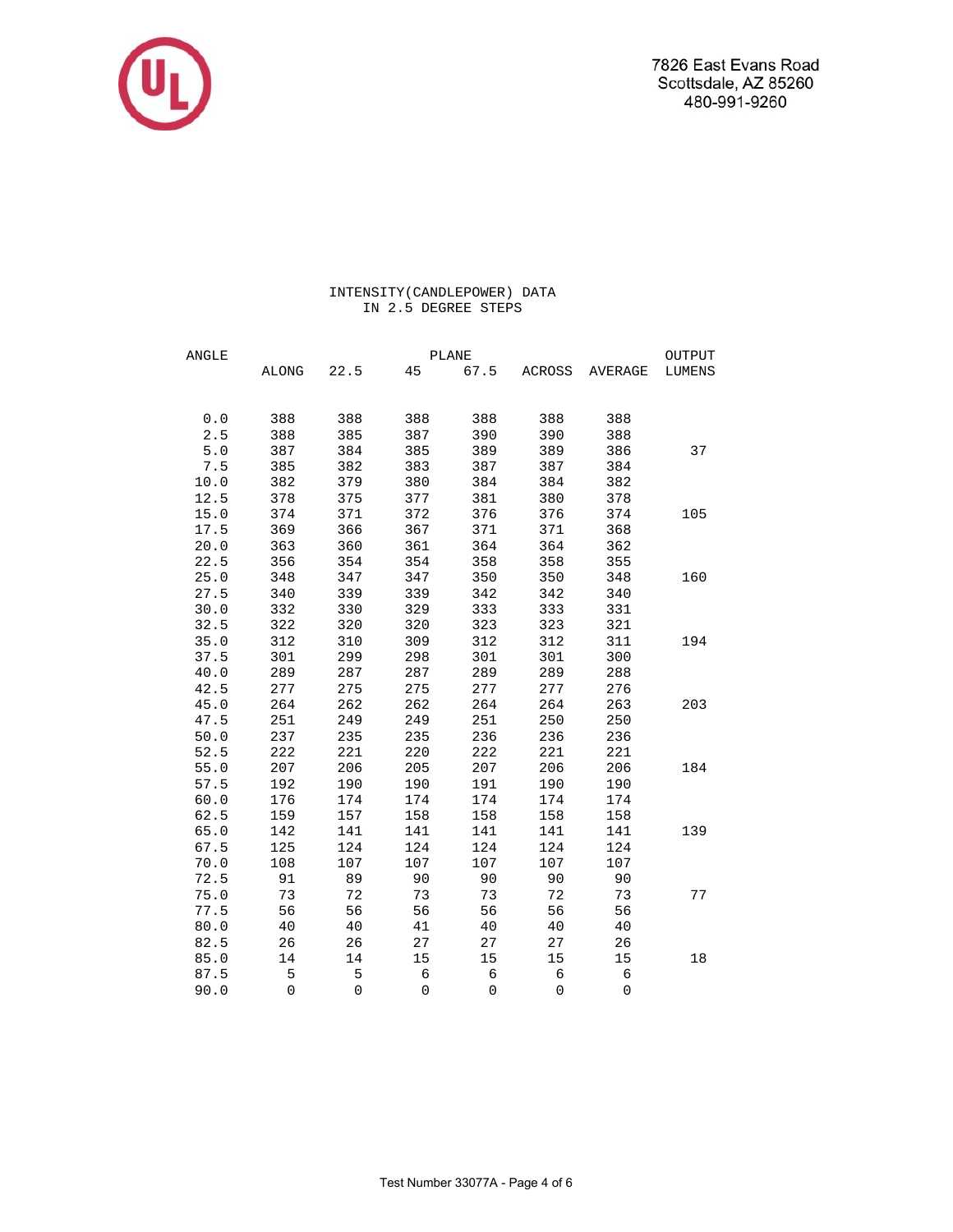

RCR

#### COEFFICIENTS OF UTILIZATION

### ZONAL CAVITY METHOD

#### EFFECTIVE FLOOR CAVITY REFLECTANCE = .20

| WALL | $CC$ 90 |  |  | 80 |  |  | 70 50 30 10 0 |  |  |  |  |  |  |  |  |  |  |  |  |  |
|------|---------|--|--|----|--|--|---------------|--|--|--|--|--|--|--|--|--|--|--|--|--|
|      |         |  |  |    |  |  |               |  |  |  |  |  |  |  |  |  |  |  |  |  |

 0 1.221.221.221.22 1.191.191.191.19 1.161.161.161.16 1.111.111.11 1.061.061.06 1.021.021.02 1.00 1 1.121.071.030.99 1.101.051.010.98 1.071.030.990.96 0.990.960.93 0.950.920.90 0.910.890.87 0.85 2 1.030.950.880.82 1.000.930.870.81 0.980.910.850.80 0.870.830.78 0.840.800.77 0.810.780.75 0.73 3 0.940.830.750.69 0.920.820.740.68 0.900.800.730.68 0.780.720.66 0.750.700.65 0.720.680.64 0.62 4 0.870.750.660.59 0.850.730.650.59 0.830.720.650.58 0.700.630.58 0.670.620.57 0.650.600.56 0.54 5 0.800.670.580.51 0.780.660.570.50 0.760.640.560.50 0.620.550.50 0.600.540.49 0.590.530.49 0.47 6 0.740.600.510.44 0.720.590.500.44 0.700.580.490.44 0.560.490.43 0.540.480.43 0.530.470.42 0.40 7 0.670.530.440.39 0.660.520.440.38 0.640.520.440.38 0.500.430.37 0.490.420.37 0.470.410.37 0.35 8 0.630.480.400.34 0.610.480.390.33 0.600.470.390.33 0.450.380.33 0.440.380.33 0.430.370.33 0.31 9 0.580.440.350.29 0.570.430.350.29 0.550.430.350.29 0.410.340.29 0.400.340.29 0.390.330.29 0.27 10 0.540.400.310.26 0.520.390.310.26 0.510.390.310.26 0.380.310.26 0.370.300.26 0.360.300.25 0.24

> THE ABOVE COEFFICIENTS HAVE BEEN CALCULATED BASED ON LUMINAIRE LUMENS BECAUSE IN AN ABSOLUTE TEST THE BARE LAMP LUMENS ARE UNKNOWN. LIGHTING DESIGN CALCULATIONS MADE USING THESE COEFFICIENTS SHOULD THEREFORE USE THE LUMINAIRE LUMENS IN THE CALCULATION FORMULA

 LABORATORY RESULTS MAY NOT BE REPRESENTATIVE OF FIELD PERFORMANCE. BALLAST AND FIELD FACTORS HAVE NOT BEEN APPLIED.

> TEST DISTANCE EXCEEDS FIVE TIMES THE GREATEST LUMINOUS OPENING OF LUMINAIRE